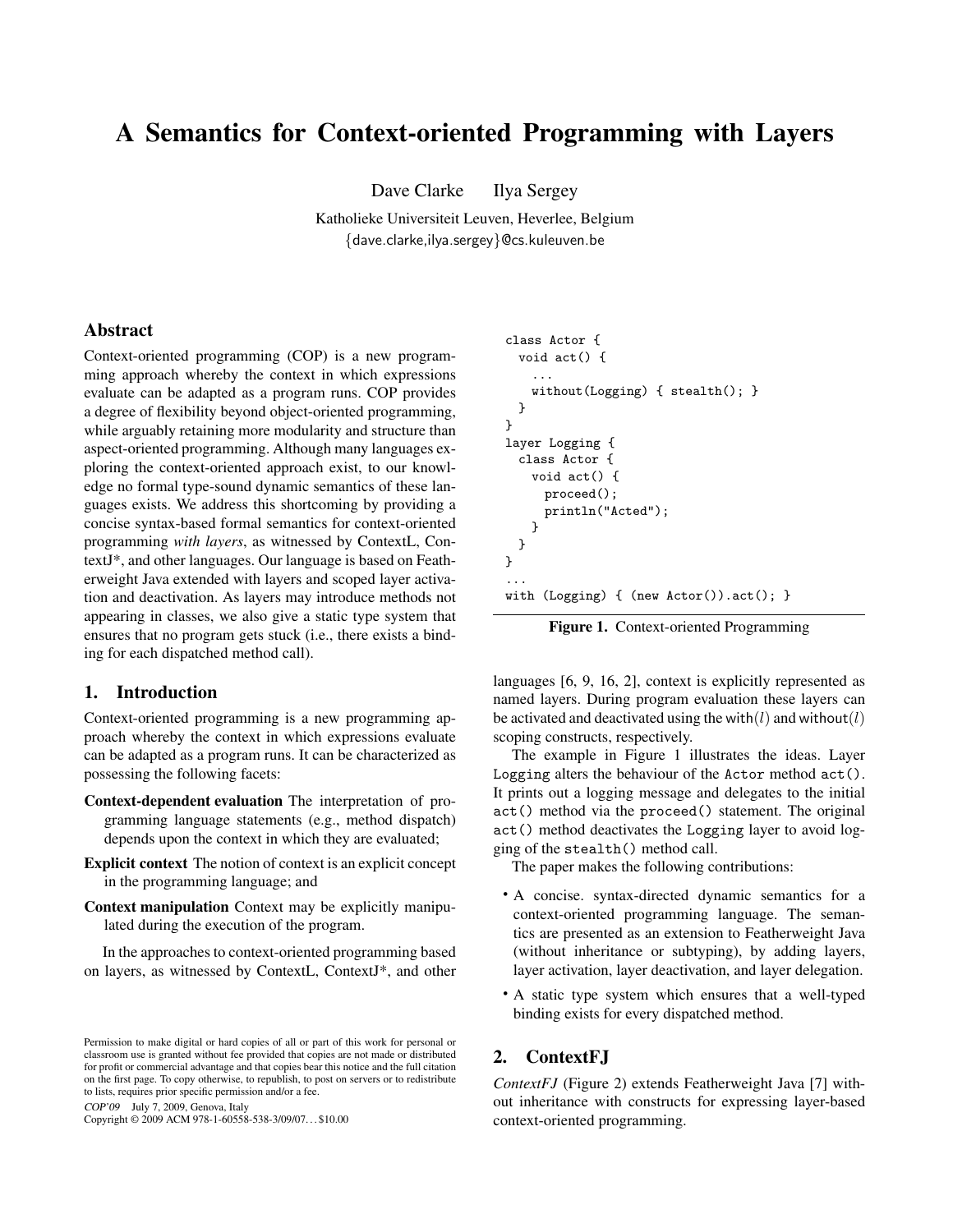*Class Definition*  $\mathcal{C}$  ::= class  $C\{\overline{C}\,\overline{f}; K\,\overline{M}\}$ 

*Constructor*  $K$  ::=  $C(\overline{C}\ \overline{f})\{\text{this}.\overline{f} = \overline{f};\}$ 

*Method Definition*  $M$  ::=  $C \Psi m(\overline{C} \overline{x})$ {return t; }

*Method Assumptions*  $::= \epsilon \mid MT, \Psi$ 

*Method Types*  $MT \quad ::= \quad (m, C_0) \mapsto [\Psi] \overline{C} \to C \bullet L$ 

*Excluded Layers*  $L$  ::= *a set of layer names* | ⊤ (∀L.L ⊆ ⊤)

*Layer Definition*  $\mathcal{L}$  ::= layer  $l \{\overline{B}\}$ 

*Method Bindings*  $B$  ::=  $(m, C_0) \mapsto M$ 

*Terms*  $t$   $\quad \, :=\, \,$   $x$   $\mid$   $t.f$   $\mid$   $t.m_L(\bar t)$   $\mid$  new  $C(\bar t)$ with $(l)t$  | without $(l)t$  | proceed $(\bar{t})$ 

*Values*

v ::= new  $C(\overline{v})$ 

*Evaluation Contexts*

 $E[ ]$  ::=  $[ ] | E[ ] .f ] | E[ ] .m_L(\overline{t}) ]$  $| \quad \ \ E[v.m_L(\overline{v},[~],\overline{t})] \, \mid \, E[\textsf{new}~C(\overline{v},[~],\overline{t})]$  $\vert E[\text{with}(l)[\;]] \, \vert E[\text{without}(l)[\;]]$ 

**Figure 2.** *ContextFJ* Syntax. Note that the term proceed $(\bar{t})$ may only appear within the body of a method in a layer definition. In addition, the subscript  $<sub>L</sub>$  on method invocations</sub>  $t.m<sub>L</sub>(\bar{t})$  is usually used during reduction but may appear in the actual program text. Method assumptions  $\Psi$  only contain method types of the form  $\overline{C} \to C \bullet L$ .

Classes and constructors are as in Featherweight Java, although all inheritance related constructions have been removed. Methods have an additional annotation indicating which methods are invoked within the method and not defined in some appropriate class, and thus need to be satisfied by some layer. These will be explained in detail in a moment.

Next we define a collection of named *layers*. Each layer consists of a name and a map from tuples of a method name

and a class name,  $(m, C)$ , to a method definition. The layer name is used to activate and deactivate the layer.

Terms consist of variables and field lookup, as usual. Method invocation is generalized slightly to the form  $t.m_L(\bar{t})$ , where label L is a set of so-called *excluded* layers. When dispatching  $m$ , a binding from a layer in set  $L$  cannot be selected. Note that the programmer would write  $t.m(\bar{t})$ , as normal, which corresponds to  $t.m_{\emptyset}(\bar{t})$  in the formalism.

Three new terms have been added to the language to deal with layer activation and deactivation, and for delegating to an earlier activated layer. The term with $(l)t$  activates layer l for the duration of the evaluation of expression  $t$ . The term without $(l)t$  deactivates layer l for t. The expression proceed( $\bar{t}$ ) delegates the current call to a previously activated layer containing the current method, ignoring all activations of the layer, which it was invoked from. proceed may only appear in the body of methods appearing in a layer.

The most general form of the *method type* is as follows, though this form is not always used in its full generality:

$$
MT \quad ::= \quad (m, C_0) \mapsto [\Psi]\overline{C} \to C \bullet L
$$

where

- *m* is a method's name;  $C_0$  is a receiver class type;  $\overline{C}$  are parameter types; and  $C$  is the result type;
- L is the *set of excluded layers*, namely the layers in which this method cannot be dispatched to. That is, a binding for method  $(m, C_0)$  cannot be taken from some layer in L. These layers are the ones excluded by without $(-)$  or already visited when doing delegation via proceed.
- Ψ is a *set of method assumptions*, namely the methods used by this method, excluding methods appearing in classes. These 'missing' methods must be provided by some active layer when the method is invoked. These method assumptions have the form:  $(m, C_0) \mapsto \overline{C} \rightarrow$  $C \bullet L$ , which states that a method m of type  $\overline{C} \to C$  from class  $C_0$  is called within the given method. L indicates the layers excluded for the  $m$  method lookup. In other words, all with $(l)$  statements, such that method m is defined for class  $C_0$  in l will be ignored for  $l \in L$  during such a lookup.

In a number of situations, a less general method type is used. *Methods defined in layers* will have types of the form  $[\Psi]\overline{C} \to C$ , thus with an empty set of *excluded layers*, which we omit for the sake of brevity. *Methods defined in classes* have types of the form  $[\Psi]\overline{C} \to C \bullet \top$ . The top element of the *excluded layers set* is a technical trick so that only one rule for method invocation is required. *Assumed methods*, such as those appearing in  $\Psi$ , are supposed to be resolved by the dynamic context. Their types are of the form:  $\overline{C} \to C \bullet L$ . Finally, types of *methods provided by a layer* have the form  $\overline{C} \rightarrow C.$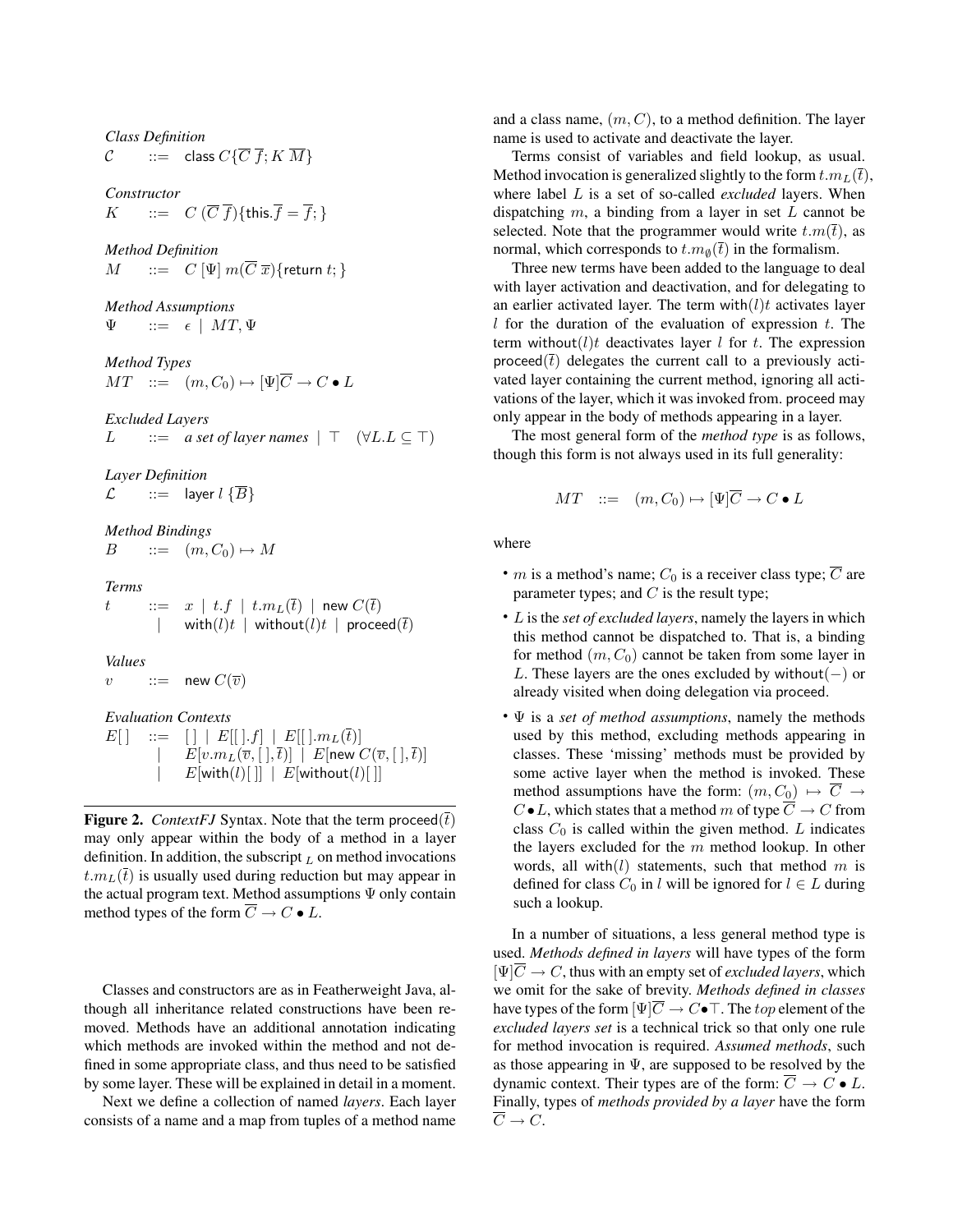## 3. Dynamic Semantics

We introduce the necessary auxiliary notions to define the dynamic semantics. The standard notion of *evaluation context* [14], which is an expression with a single hole in it, is used to define the reduction rules by capturing the notion of the 'next subterm to be reduced.' We write  $E[t]$  for the ordinary term obtained by filling the hole in  $E$  with  $t$ .

The following collects the methods,  $(m, C)$  pairs, defined in a layer:

**Definition 1** (Layer domain). *Given* layer  $l \{\overline{B}\}\$ . *Define:* 

$$
\text{dom}(l) = \{ (m, C_0) \mid (m, C_0) \mapsto M \in \overline{B} \}.
$$

The following function computes the methods available in an evaluation context (at the hole), accounting for methods excluded by without $(l)$  statements.

Definition 2 (Bound Methods).

$$
BM_L(E[[\cdot], f])
$$
  
\n
$$
BM_L(E[[\cdot], m(\bar{t})])
$$
  
\n
$$
BM_L(E[[\cdot], m(\bar{t})])
$$
  
\n
$$
BM_L(E[v.m(\bar{v}, [\cdot], \bar{t})])
$$
  
\n
$$
BM_L(E[\text{new } C(\bar{v}, [\cdot], \bar{t})])
$$
  
\n
$$
BM_L(E[\text{with}(l)[\cdot]]) = \begin{cases} BM_L(E), & \text{if } l \in L \\ BM_L(E) \cup \text{dom}(l), \\ & \text{otherwise} \end{cases}
$$
  
\n
$$
BM_L(E[\text{without}(l)[\cdot]]) = BM_{L\cup\{l\}}(E)
$$

The following function computes the layers excluded by without(−) in some evaluation context:

Definition 3 (Excluded Layers).

$$
\mathsf{XL}(E[[\cdot,f])
$$
\n
$$
\mathsf{XL}(E[[\cdot,f])
$$
\n
$$
\mathsf{XL}(E[[\cdot,m(\bar{t})])
$$
\n
$$
\mathsf{XL}(E[v.m(\bar{v},[\cdot],\bar{t})])
$$
\n
$$
\mathsf{XL}(E[\text{new } C(\bar{v},[\cdot],\bar{t})])
$$
\n
$$
\mathsf{XL}(E[\text{with}(l)[\cdot]])
$$
\n
$$
\mathsf{XL}(E[\text{without}(l)[\cdot]])
$$
\n
$$
= \{l\} \cup \mathsf{XL}(E)
$$

It's important to note, that the evaluation semantics we present is syntax-directed, i.e., the order of layer activations is defined by the structure of the reduction context surrounding term to be reduced. The innermost with $(-)$  or without(−) statement takes effect before outer ones. Any with( $-$ ) or without( $-$ ) statements occurring in method bodies are analyzed only after the body is substituted. So, at the moment of method invocation, the set of activated layers of the appropriate context is fixed. The lookup functions for methods in both layers and classes and for fields are given in Figure 3.

Figure 4 contains the reduction rules for *ContextFJ*. Rules (E-With) and (E-Without) discard a layer activation or deactivation when the wrapped expression finishes

#### Method body lookup in layer

$$
\text{layer } l \{B\}
$$
\n
$$
(m, C_0) \mapsto C \left[\Psi\right] m(\overline{C} \ \overline{x}) \{\text{return } t; \} \in \overline{B}
$$
\n
$$
\text{Imbody}(l, m, C_0) = (\overline{x}, t)
$$

Method body lookup in class

$$
\begin{array}{c} \text{class } C \ \{\overline{C}\ \overline{f}; \ K \ \overline{M} \} \\ \hline B \ [\Psi] \ m(\overline{B}\ \overline{x}) \{\text{return } t; \} \in \overline{M} \\ \text{mbody}(m, C) = (\overline{x}, t) \end{array}
$$

Field lookup

$$
\frac{\text{class } C \; \{ \overline{C} \; \overline{f}; \; K \; \overline{M} \}}{\text{fields}(C) = \overline{C} \; \overline{f}}
$$



evaluating. Rule (E-ProjNew) is field access. Both rules (E-InvkLayer) and (E-InvkClass) handle method calls. Rule (E-InvkLayer) finds the first available layer,  $l$ , containing a binding for method  $m$  of class  $C$ , from the inside out, which is not excluded by a without(−) clause or the set  $L$  of already visited layers. In addition to substituting the arguments and this, the call to proceed within the method body  $t$  is replaced with a call to the same method, except that dispatching the method will skip the present layer  $l$  as well as layers in  $L$ . This is how proceed is modelled: it invokes the first layer not excluded; this layer is then excluded by subsequent calls to proceed. Rule (E-InvkClass) states that if the method is not found in a layer, then it is selected from the appropriate class body.

## 4. Static Semantics

Before presenting the typing rules, we present some auxiliary definitions in Figure 5. These definitions rely on the following notion of *assumption dominance*, which captures that if we are able to satisfy a 'greater' assumption set, then we are able to satisfy 'lesser' one also.

**Definition 4** (Assumptions dominance  $(\preceq)$ ).

$$
\Phi \preceq \Psi \quad \Leftrightarrow \quad \begin{array}{c} \forall (m, C_0) \mapsto \overline{C} \to C \bullet L \in \Phi \\ \exists (m, C_0) \mapsto \overline{C} \to C \bullet L' \in \Psi \ s.t \ L \subseteq L' \end{array}
$$

The key novelty here is in the definitions of mtype. First lookup is performed in the class of the receiver of a method, and then in the assumption set.

In Figure 6 we describe typing rules for methods, layers and classes. All other typing rules, such as (T-Var), (T-Field) and (T-New) are straightforward adaptions of Featherweight Java [7], and are thus omitted.

Rules (T-Class) and (M OK in  $C$ ), for methods appearing in classes, are standard. The rule (T-Layer) en-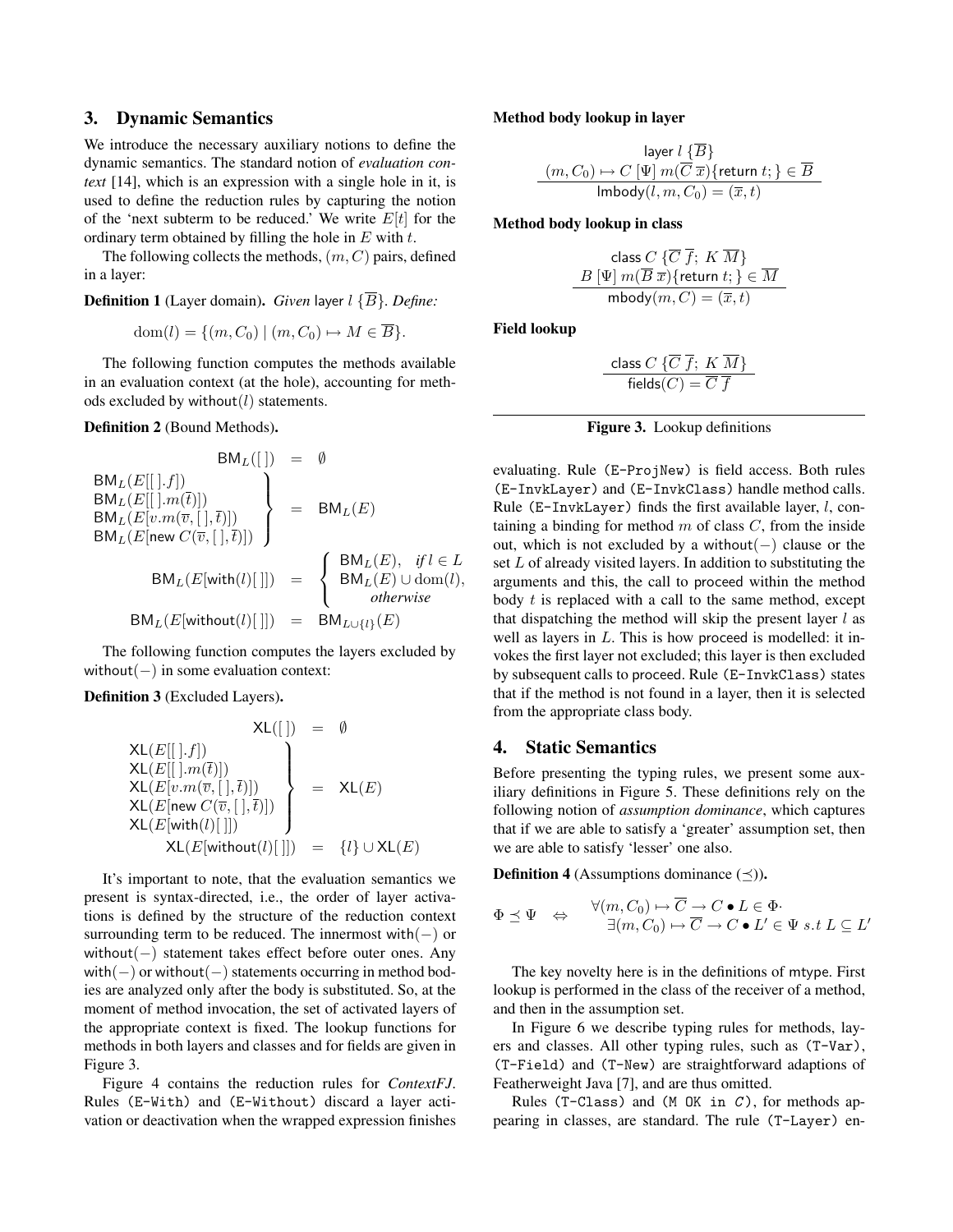| $(E-WITH)$                                                | (E-INVKLAYER)                                                                                                                                                              |
|-----------------------------------------------------------|----------------------------------------------------------------------------------------------------------------------------------------------------------------------------|
| $E[\text{with}(l)v] \rightarrow E[v]$                     | $\textsf{Imbody}(l, m, C) = (\overline{x}, t)$                                                                                                                             |
|                                                           | $(m, C) \notin BM_L(E') \quad l \notin XL(E')$                                                                                                                             |
| (E-WITHOUT)                                               | $E[\text{with}(l)E'[(\text{new } C(\overline{v})).m_L(\overline{u})]] \rightarrow$                                                                                         |
| $E[\text{without}(l)v] \rightarrow E[v]$                  | $E[\text{with}(l)E' \{\overline{x}\mapsto \overline{u}, \text{proceed}\mapsto \text{this}.m_{L\cup\{l\}}, \text{this}\mapsto \text{new } C(\overline{v})\}t] $             |
| (E-PROJNEW)                                               | (E-INVKCLASS)                                                                                                                                                              |
| fields $(C) = \overline{C} \ \overline{f}$                | $(m, C) \notin BM_L(E)$ mbody $(m, C) = (\overline{x}, t)$                                                                                                                 |
| $E[(\text{new } C(\overline{v})).f_i] \rightarrow E[v_i]$ | $E$ [new $C(\overline{v})$ ]. $m_L(\overline{u})$ ] $\rightarrow E[\{\overline{x} \mapsto \overline{u}, \overline{u}\}]$ this $\mapsto$ new $C(\overline{v})$ } <i>t</i> ] |
|                                                           |                                                                                                                                                                            |

Figure 4. Reduction rules

| $(over \texttt{overRDE}(m, C_0, [\Phi]\overline{C} \to C))$           | $(MTYPE-CLASS)$                                                             | (MTYPE-ASSUMPTIONS)                                 |
|-----------------------------------------------------------------------|-----------------------------------------------------------------------------|-----------------------------------------------------|
| $\mathsf{mtype}(m, C_0, \emptyset) = [\Psi]\overline{C} \to C$        | $CT(C) = \text{class } C \{\overline{C} \ \overline{f}; K \ \overline{M}\}$ | $m$ is not defined in $C$                           |
| implies $\overline{C} = \overline{D}$ , $C = D$ and $\Phi \prec \Psi$ | $E[\Phi] m(\overline{E}\,\overline{x})\{$ return $t;\,\} \in \overline{M}$  | $(m, C) \mapsto E \to E \bullet L \in \Psi$         |
| override $(m, C_0, [\Phi] \overline{D} \to D)$                        | mtype $(m, C, \Psi) = [\Phi]\overline{E} \to E\bullet \top$                 | mtype $(m, C, \Psi) = \overline{E} \to E \bullet L$ |

#### Figure 5. Overriding and Method type lookup

sures that all methods are well-defined, and there are no contradictions among their *method assumption sets* with respect to method signatures. The rule ( $M$  OK in  $l$ ) for typing a method in a layer performs a substitution of this.  $m_{\{l\}}$  for proceed in order to check the method. This amounts to saying the assumptions for this method will require a method of the same type to dispatch proceed to.

Expression typing is based on the standard typing environment Γ, which is a set of bindings from term variables to types, but also a set of *method assumptions* Ψ. The typing rules for expressions are listed in Figure 7. Rule (T-Invk) searches for the type of the method m in both  $\Psi$  and  $C_0$ . The methods required by this method need to be recorded in  $\Psi$  (second last premise). The final premise allows the excluded layer set for this method to grow, meaning the environment needs to work harder to find a suitable method (this is sound).

The rule for with $(-)$  requires a few auxiliary notions. provides( $l$ ) gives the types of the methods defined in layer  $l$ and requires $(l)$  gives the assumptions of all methods defined in l.

**Definition 5.** provides(*l*) *and* requires(*l*) *Given* layer  $l \{ \overline{B} \}$ . *Define:*

$$
\begin{array}{lcl} \mathrm{provides}(l) & = & \left\{ \begin{array}{l l} (m, C_0) \mapsto \overline{C} \to D \\ & | \ (m, C_0) \mapsto D \ m[\Psi](\overline{C} \ \overline{x}) \{ \dots \} \in \overline{B} \end{array} \right\} \\ \mathrm{requires}(l) & = & \left\{ \begin{array}{l} + \left| \{ \Psi \mid (m, C_0) \mapsto D \ m[\Psi](\overline{C} \ \overline{x}) \{ \dots \} \in \overline{B} \} \end{array} \right. \end{array}
$$

*where*

$$
((m, C) \mapsto \dots \bullet L, \Phi) \uplus \Psi = \Psi
$$
  
\n
$$
\begin{cases}\n(m, C) \mapsto \dots \bullet (L \cup L'), \\
(\Phi \uplus (\Psi/(m, C) \mapsto \dots) \\
if (m, C) \mapsto \dots \bullet L' \in \Psi \\
(m, C) \mapsto \dots \bullet L, \Phi \uplus \Psi\n\end{cases}
$$

The auxiliary function  $\|\cdot\|$  erases all assumptions and excluded layers from a method type:

$$
||(m, C_0) \mapsto [\Psi]\overline{C} \to C \bullet L|| ::= (m, C_0) \mapsto \overline{C} \to C
$$

Now in the rule (T-With) the wrapped expression  $t$  is typed in an environment where the provided methods of the layer, provides(l), are available ( $\Phi$ ). In addition, the required methods must appear in the context surrounding the entire expression  $(\Psi)$  which provides all of the required methods used by the layer *and* the unsatisfied assumptions of expression t.

The rule (T-Without) modifies the *assumption set* to exclude all methods occurring in the excluded layer  $l$  from Ψ. This is achieved using the following definition:

Definition 6. *Layer exclusion from assumptions*

$$
\epsilon \mid l = \epsilon
$$
  
\n
$$
((m, C) \mapsto X \bullet L, \Psi)|l =
$$
  
\n
$$
\begin{cases}\n(m, C) \mapsto X \bullet L \cup \{l\}, (\Psi|l) \\
\text{if } (m, C) \in \text{dom}(l) \\
(m, C) \mapsto X \bullet L, (\Psi|l) \\
\text{otherwise}\n\end{cases}
$$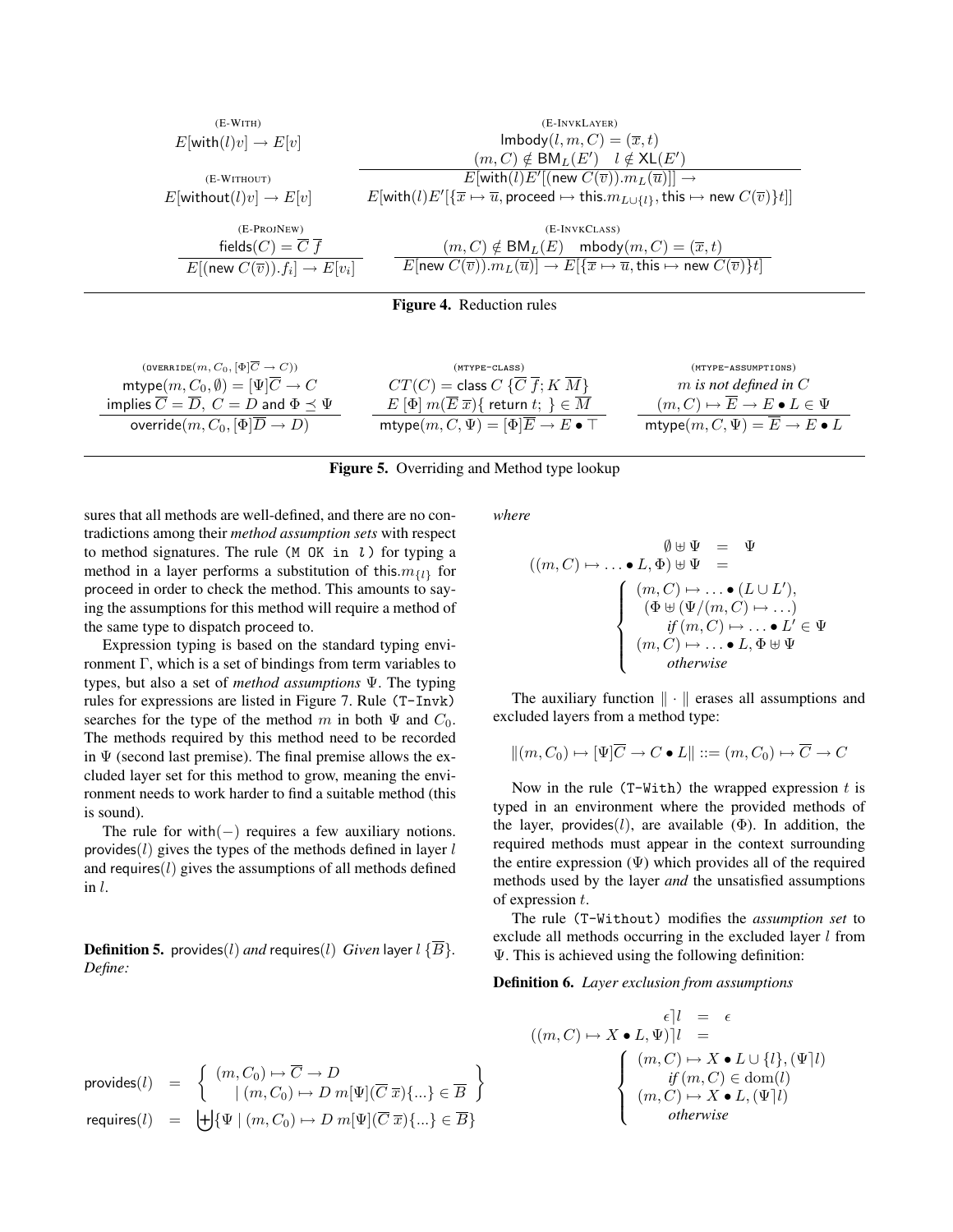$$
K = C(\overline{C}\overline{f})\{\text{ this. } \overline{f} = \overline{f};\}\
$$
\n
$$
K = C(\overline{C}\overline{f})\{\text{ this. } \overline{f} = \overline{f};\}\
$$
\n
$$
V\Phi_1, \Phi_2 \in \{\Phi \mid (m, C_0) \mapsto C \text{ in } [\Phi](\overline{C}\overline{x})\{\dots\} \in \overline{B}\}
$$
\n
$$
(\overline{n}, D) \mapsto \overline{E} \to E \bullet L_1 \in \Phi_1 \text{ and } (n, D) \mapsto \overline{F} \to F \bullet L_2 \in \Phi_2)
$$
\n
$$
L_1 \in \Phi_1 \text{ and } (n, D) \mapsto \overline{F} \to F \bullet L_2 \in \Phi_2
$$
\n
$$
L_2 \in \Phi_2
$$
\n
$$
L_3 \in \overline{C} \text{ and } (n, D) \mapsto \overline{F} \to F \bullet L_2 \in \Phi_2
$$
\n
$$
L_4 \in \Phi_1 \text{ and } (n, D) \mapsto \overline{F} \to F \bullet L_2 \in \Phi_2
$$
\n
$$
L_5 \in \overline{B}
$$
\n
$$
L_6 \in \mathbb{R}
$$
\n
$$
L_7 \cap C = \text{ close } C \text{ and } C = \text{ degree of } C
$$
\n
$$
L_8 \cap \overline{C} \text{ and } (n, D) \mapsto \overline{C} \to \overline{C} \text{ and } (n, D) \mapsto \overline{C} \to \overline{C} \text{ and } (n, D) \mapsto \overline{C} \to \overline{C} \text{ and } (n, D) \mapsto \overline{C} \to \overline{C} \text{ and } (n, D) \mapsto \overline{C} \to \overline{C} \text{ and } (n, D) \mapsto \overline{C} \to \overline{C} \text{ and } (n, D) \mapsto \overline{C} \to \overline{C} \text{ and } (n, D) \mapsto \overline{C} \to \overline{C} \text{ and } (n, D) \mapsto \overline{C} \to \overline{C} \text{ and } (n, D) \mapsto \overline{
$$

| $CT(C) = \text{class } C \ \{ \ \dots \ \}$<br>$\Psi$ ; $(\overline{x}:\overline{C},$ this $:C) \vdash t_0:D$ | $1.49$ $\sim$ $1.1$ $\cdot$ $\cdot$ $\cdot$ $\cdot$<br>$\Psi \oplus$ provides(l); $(x : \overline{C},$ this $: C_0$ $\vdash$ {proceed $\mapsto$ this. $m_{\{l\}}$ } $t_0 : C$<br>override $(m, C_0, [\Psi]C \to C)$ |
|---------------------------------------------------------------------------------------------------------------|---------------------------------------------------------------------------------------------------------------------------------------------------------------------------------------------------------------------|
| $h[\Psi](\overline{C}\ \overline{x})\{$ return $t_0;\ \}$ OK in C .                                           | $(m, C_0) \mapsto C m[\Psi](\overline{C} \overline{x})$ return $t_0$ ; } OK in l                                                                                                                                    |



(T-Invk)  $\Psi ; \Gamma \vdash t_0 : C \quad \Psi ; \Gamma \vdash \overline{t} : \overline{C}$ mtype $(m, C, \Psi) = [\Phi]\overline{C} \to D \bullet L'$  $\Phi \preceq \Psi \quad L \subseteq L'$  $\Psi; \Gamma \vdash t_0.m_L(\overline{t}) : D$  $(T-WITH)$  $(\Psi, \Phi); \Gamma \vdash t : C$  layer  $l \{ \overline{B} \}$   $\|\Phi\| \subseteq \text{provides}(l)$ requires $(l) \preceq \Psi \quad \forall ((m,C_0) \mapsto \overline{C} \to D \bullet L \in \Phi) \cdot l \notin L$  $\Psi ; \Gamma \vdash \mathsf{with}(l)t : C$ (T-Without)  $\Psi; \Gamma \vdash t : C \quad \Psi' = \Psi \, l$  $\Psi'; \Gamma \vdash \textsf{without}(l)t : C$ 

Figure 7. (Selected) Expression typing

#### 5. Discussion

 $\overline{D m}$ 

The present approach groups the assumptions/requirements of a layer at the granularity of a layer. This means that when a method from a layer is used, all assumptions of the layer need to be satisfied for the program to type check. Indeed, simply activating a layer without even using it imposes such a requirement. A more fine grained approach would involve collecting the method calls which are actually made within an expression and recording only those per method and only requiring that the methods actually used from an active layer need to have an appropriate binding.

The course-grained approach is more modular, in the sense that small changes to code do not necessitate changes to the interface of layers. The fine-grained approach is more precise and does not require activating layers which will not be used just to satisfy the type checker.

We expect that much of our annotations can be inferred, resulting in a significantly simpler system for a programmer to use.

#### 6. Related Work

Our dynamic semantics draws heavily from the semantics of dynamic binding [8, 11]. These models do not have without(−). Furthermore, their type system does not ex-

clude failure of dynamic binding due to a missing binding. The semantics of proceed adapts ideas from Schippers et al [15], although our approach does not use the notions of *heap* and *stack*, and we provide a type system.

Our type system heavily drew inspiration from Contextual Modal Type Theory [12], which had neither proceed nor without(−). In particular, our method types  $[\Psi]\overline{C} \rightarrow C$  resemble contextual modal types.

The calculus of evolving objects [3] gives a foundational account of highly dynamic systems. Their setting is quite different from ours and our dynamic semantics is significantly simpler. Quite a few programming languages have concepts similar to layers and dynamic binding. These include Haskell's implicits [10], Clojure [5], Scala's implicits [13], and Groovy's [9] and Objective C's [4] categories. Due to space limitations we cannot give a detailed comparison.

## 7. Conclusion and Future Work

This paper presented the first type-sound semantic for a context-oriented language with layers. The semantics is based on Featherweight Java and the type system ensures that all dispatched methods find an appropriate binding either in some layer or in the original collection of classes.